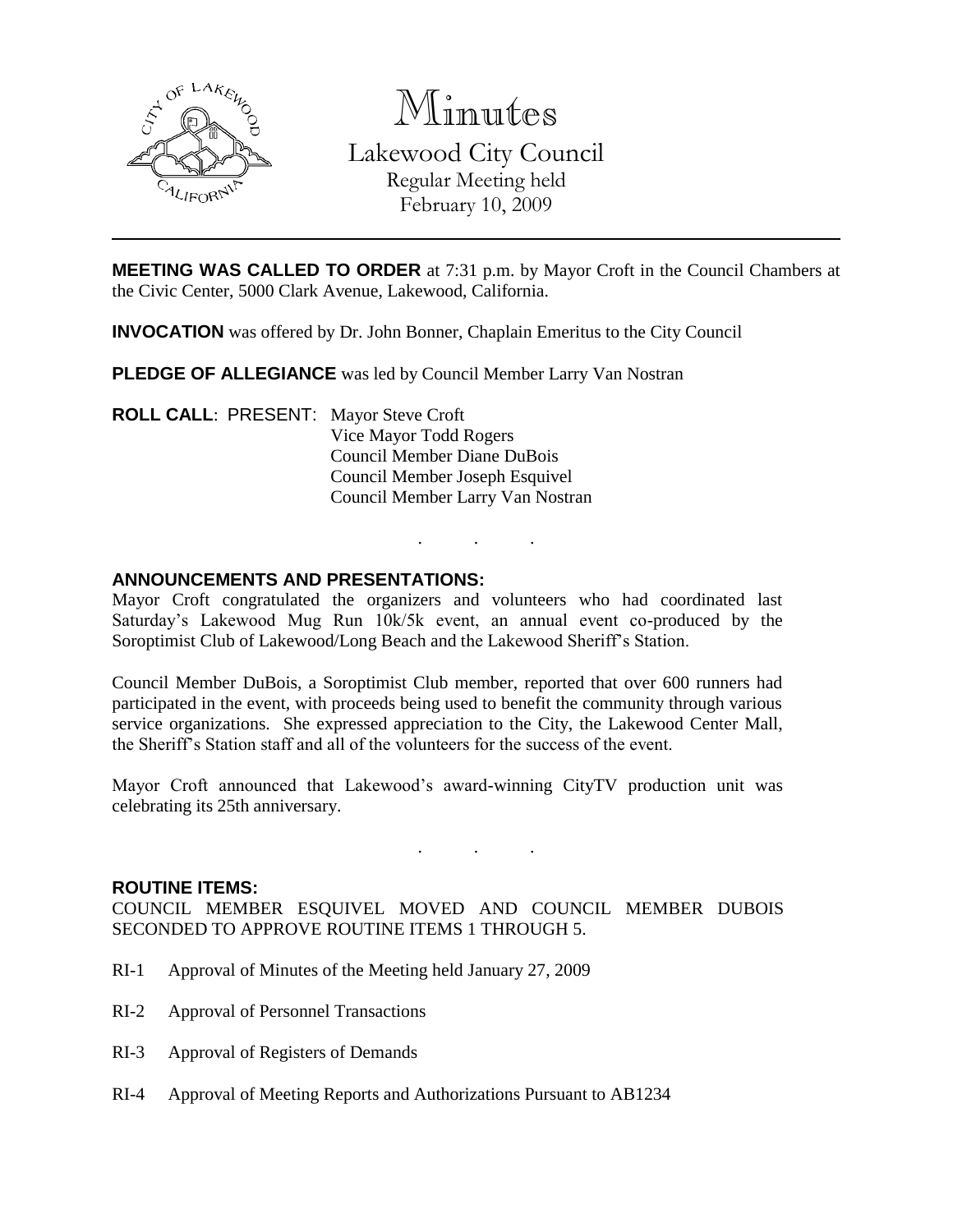City Council Minutes February 10, 2009 Page 2

#### **ROUTINE ITEMS:** Continued

RI-5 Approval of Amendment to Engineering Agreement for Wading Pool Drain Covers

#### UPON ROLL CALL VOTE, THE MOTION WAS APPROVED:

AYES: COUNCIL MEMBERS: Esquivel, DuBois, Rogers, Van Nostran and Croft NAYS: COUNCIL MEMBERS: None

## **3.1 • PROJECT SHEPHERD ASSISTANCE PROGRAM REVIEW**

Recreation and Community Services Director Lisa Litzinger displayed slides and made a presentation based on the memo in the agenda. She reported that Project Shepherd had been assisting Lakewood's families in need since 1973 and that due to the economic times, requests for assistance had gone up 19 percent for the 2008 program year. She noted that 23 area schools had participated through the collection of cans and food items. The Program's Teddy Bear Trees allowed residents to select a particular child and purchase the gift specifically requested by the child. She also noted that emergency assistance was also made available throughout the year through Palms Park and the Burns Community Center. She concluded by stating that the program was made possible through a cooperative effort by the City, the Lakewood Rotary Club, and Lakewood churches, businesses, schools and many private citizens who had contributed an estimated 1,500 hours in support of the program.

. . .

Responding to a question from Mayor Croft, Ms. Litzinger stated that residents in need of assistance throughout the year could apply for help through either Palms Park or the Burns Community Center, and that there were organizations in the community that would respond with food donations should City supplies begin to run low.

Council Member DuBois remarked on how fortunate Lakewood was as a community to have the kind of residents with the heart to volunteer to help others.

 $\mathbf{r} = \mathbf{r} \times \mathbf{r}$  . The set of  $\mathbf{r}$ 

## **3.2 • JOINT POWERS AGREEMENT FOR REGIONAL INTEROPERABLE COMMUNICATIONS SYSTEM**

Assistant City Manager Sandi Ruyle gave a presentation based on the memo in the agenda and stated a steering committee had been formed with the goal of developing a modern integrated communication system to link all first responders in the Los Angeles County Region. The Los Angeles Regional Interoperable Communications System (LA-RICS) Committee had proposed a joint powers agreement which would form an authority and establish a board of directors to oversee the LA-RICS operation, and cities wishing to join were required to adopt a resolution approving the agreement. She noted that the City would also retain the option to withdraw its membership at any time prior to the final funding plan, should there be a determination that it was not in the City's interests to continue to participate. She stated that the establishment of such a communications system would not only greatly enhance public safety in the entire region, but would allow for better responses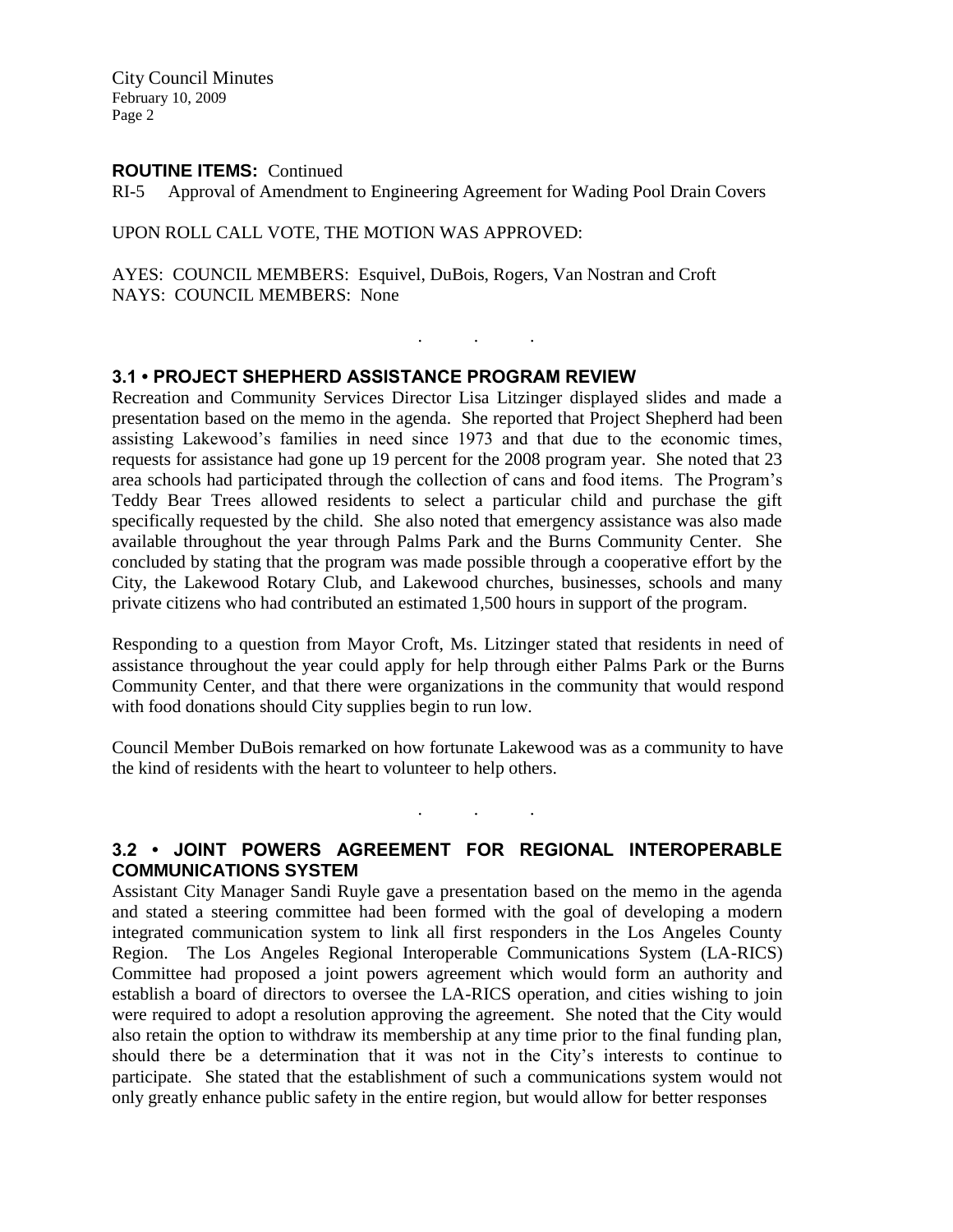## **3.2 • JOINT POWERS AGREEMENT FOR REGIONAL INTEROPERABLE COMMUNICATIONS SYSTEM** - Continued

in the event of a major disaster. It was the recommendation of staff that the City Council adopt the proposed resolution approving the LA-RICS Joint Powers Agreement authorizing membership in the LA-RICS authority, authorizing execution of the agreement, and requesting that the City Manager report back to the City Council prior to the final adoption of the funding plan.

Responding to a question from Council Member Van Nostran, Ms. Ruyle stated that in addition to the seats on the Board of Directors that would go to the largest law enforcement and fire departments in the County, the California Contract Cities Association would have a Board seat and possibly an at large seat that would be filled by an elected official from a member city.

In response to a question from Council Member Esquivel, Ms. Ruyle stated that once the Authority's Board had established the cost for the system, the City Council would be presented with the opportunity to either continue or terminate its membership.

RESOLUTION NO. 2009-2; A RESOLUTION OF THE CITY COUNCIL OF THE CITY OF LAKEWOOD APPROVING THE LOS ANGELES REGIONAL INTEROPERABLE COMMUNICATIONS SYSTEM (LA-RICS) JOINT POWERS AGREEMENT (JPA) THUS AUTHORIZING THE CITY'S MEMBERSHIP IN THE LA-RICS AUTHORITY; AND AUTHORIZING THE CITY MANAGER TO EXECUTE THE JPA AGREEMENT

COUNCIL MEMBER DUBOIS MOVED AND VICE MAYOR ROGERS SECONDED TO ADOPT RESOLUTION NO. 2009-2. UPON ROLL CALL VOTE, THE MOTION WAS APPROVED:

 $\mathbf{r}$  .  $\mathbf{r}$  ,  $\mathbf{r}$  ,  $\mathbf{r}$  ,  $\mathbf{r}$  ,  $\mathbf{r}$  ,  $\mathbf{r}$ 

AYES: COUNCIL MEMBERS: Esquivel, DuBois, Rogers, Van Nostran and Croft NAYS: COUNCIL MEMBERS: None

## **3.3 • MID-YEAR BUDGET STATUS REPORT**

Administrative Services Director Diane Perkin displayed slides and provided a review of the status of the City's budget at the half-way point in the fiscal year. She showed a comparison of statistics from previous recessionary periods, and stated that although the current financial statistics were bad, they were not actually the worst ever experienced. She reported that the current economic crunch had been characterized as a consumer recession, with many people just not out buying anything. She advised that in reaction to projected decreases in property and sales tax, all City departments had looked at their expenditures and tightened them to be in line with project revenues, but staff would continue to analyze and look for cost savings. She concluded by stating that at mid-year, the City of Lakewood was in good fiscal condition, but concern remained that even though the City had been able to maintain its own healthy financial status, it could still be negatively impacted by actions of State legislators.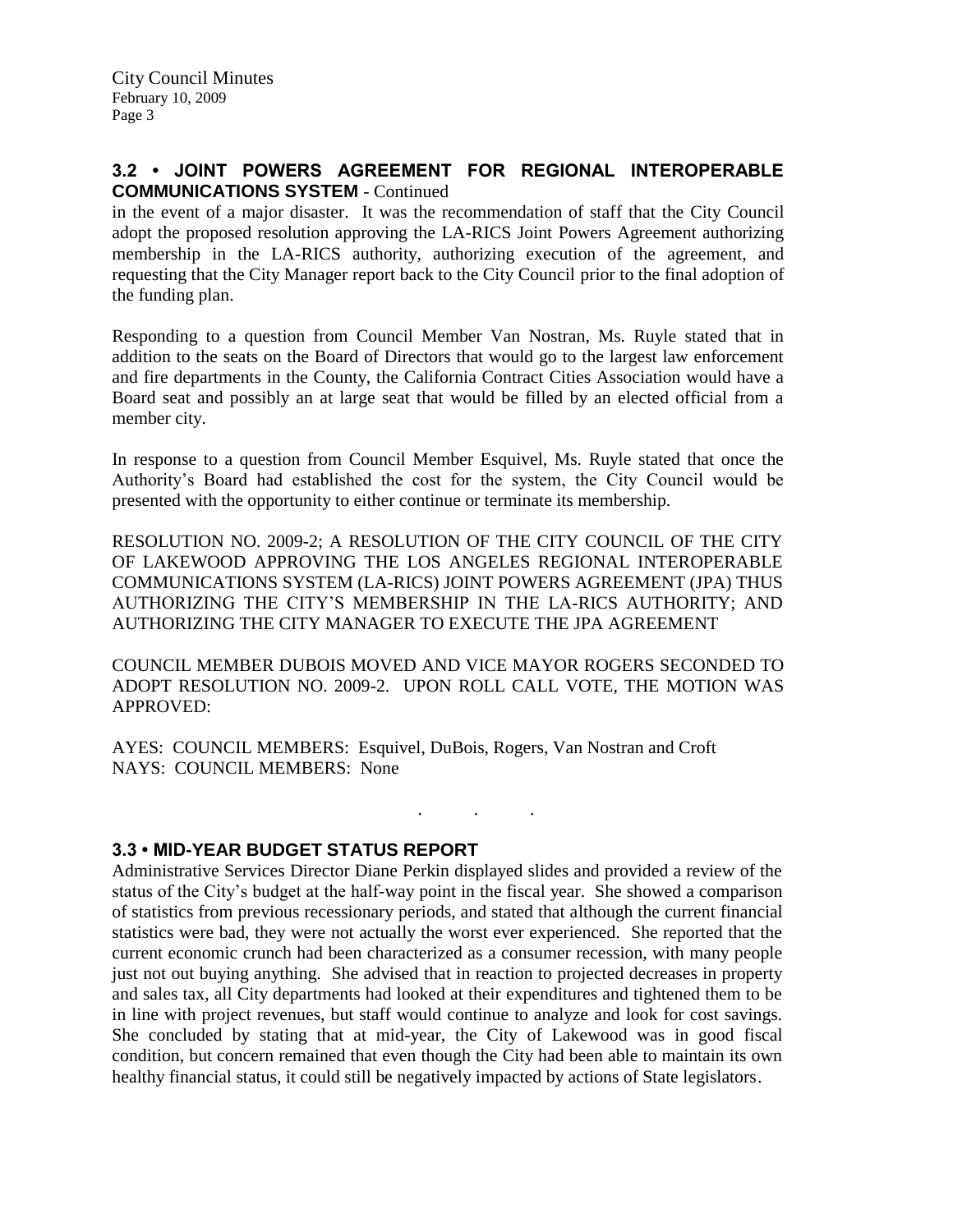City Council Minutes February 10, 2009 Page 4

## **3.3 • MID-YEAR BUDGET STATUS REPORT** - Continued

Mayor Croft inquired about a figure in the table which showed a negative number for consumer spending. Ms. Perkin stated that since lending institutions were not making much available for borrowing, consumers had started saving their money.

Council Member Van Nostran noted that residents should be aware of a recent scam that involved the use of an official-looking document appearing to be a bill from the County Assessor's Office.

Vice Mayor Rogers congratulated staff for keeping the City in good financial shape. He referenced the State budget crisis and lack of decision-making by State representatives, calling it both ridiculous and tragic. He requested staff seek opportunities to encourage our State representatives to take action to resolve the budget issues.

## **3.4 • COSTCO PROJECT UPDATE**

Community Development Director Jack Gonsalves displayed slides and provided an overview and history of the construction of the Costco store going in on the east side of the Lakewood Center Mall. He concluded by stating that the store was scheduled for grand opening on February 26th.

. . .

. . .

#### **WRITTEN COMMUNICATIONS:**

Mayor Croft advised that correspondence had been received from Los Angeles Mayor Antonio Villaraigosa regarding Measure R that had been passed by the voter on November 4, 2008. The Measure imposed a half cent sales tax in Los Angeles County for transit projects. Mayor Villaraigosa encouraged all LA County cities to work in cooperation for effective implementation of Measure R.

At 8:32 p.m., the Regular Meeting of the City Council was recessed for the Meeting of the Lakewood Redevelopment Agency. At 8:33 p.m., the City Council Meeting was reconvened.

. . .

. . .

. . .

#### **ORAL COMMUNICATIONS:**

Yahaira Ortiz, introduced herself as the new local representative for Assemblyman Tony Mendoza.